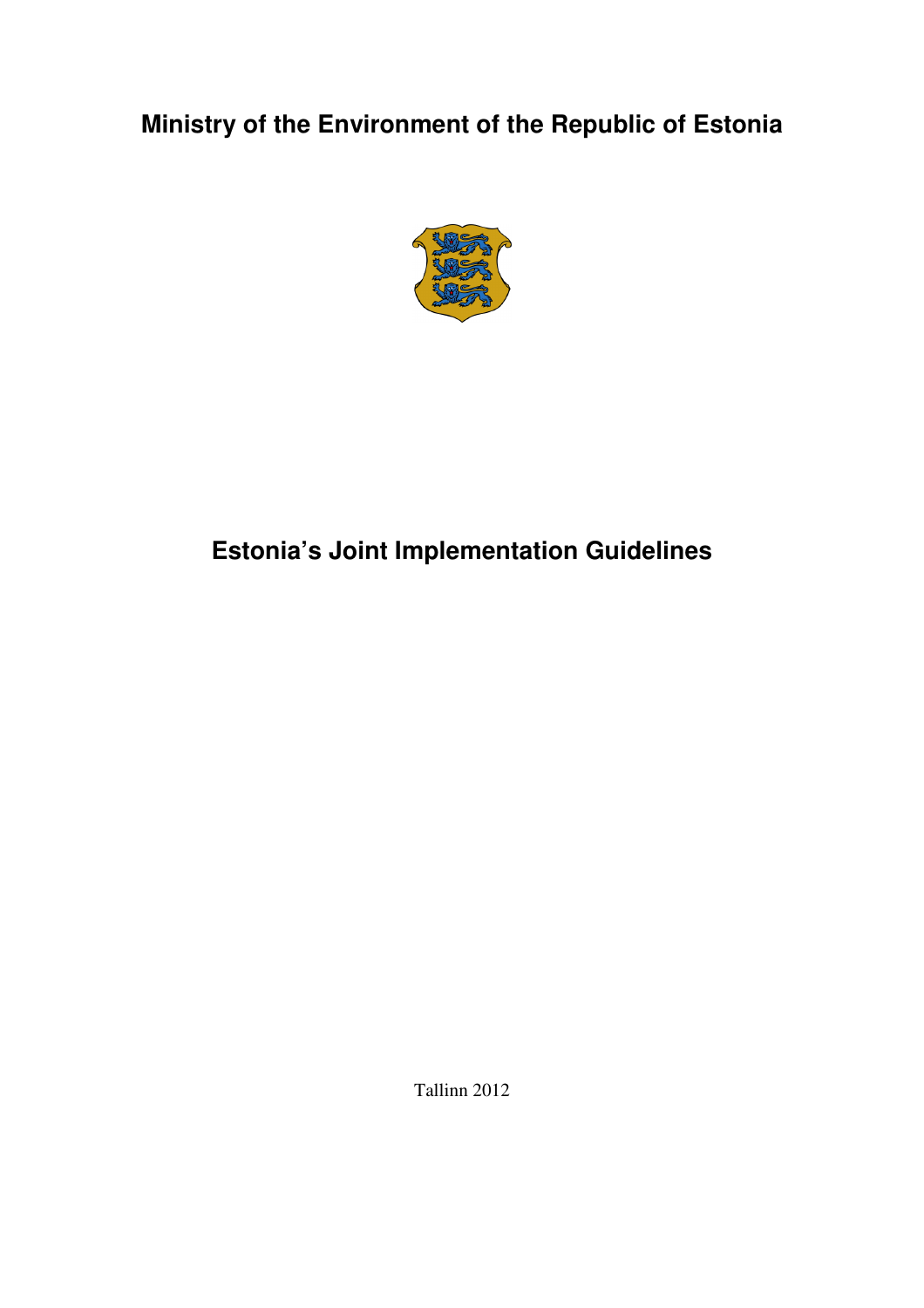## **Table of Contents**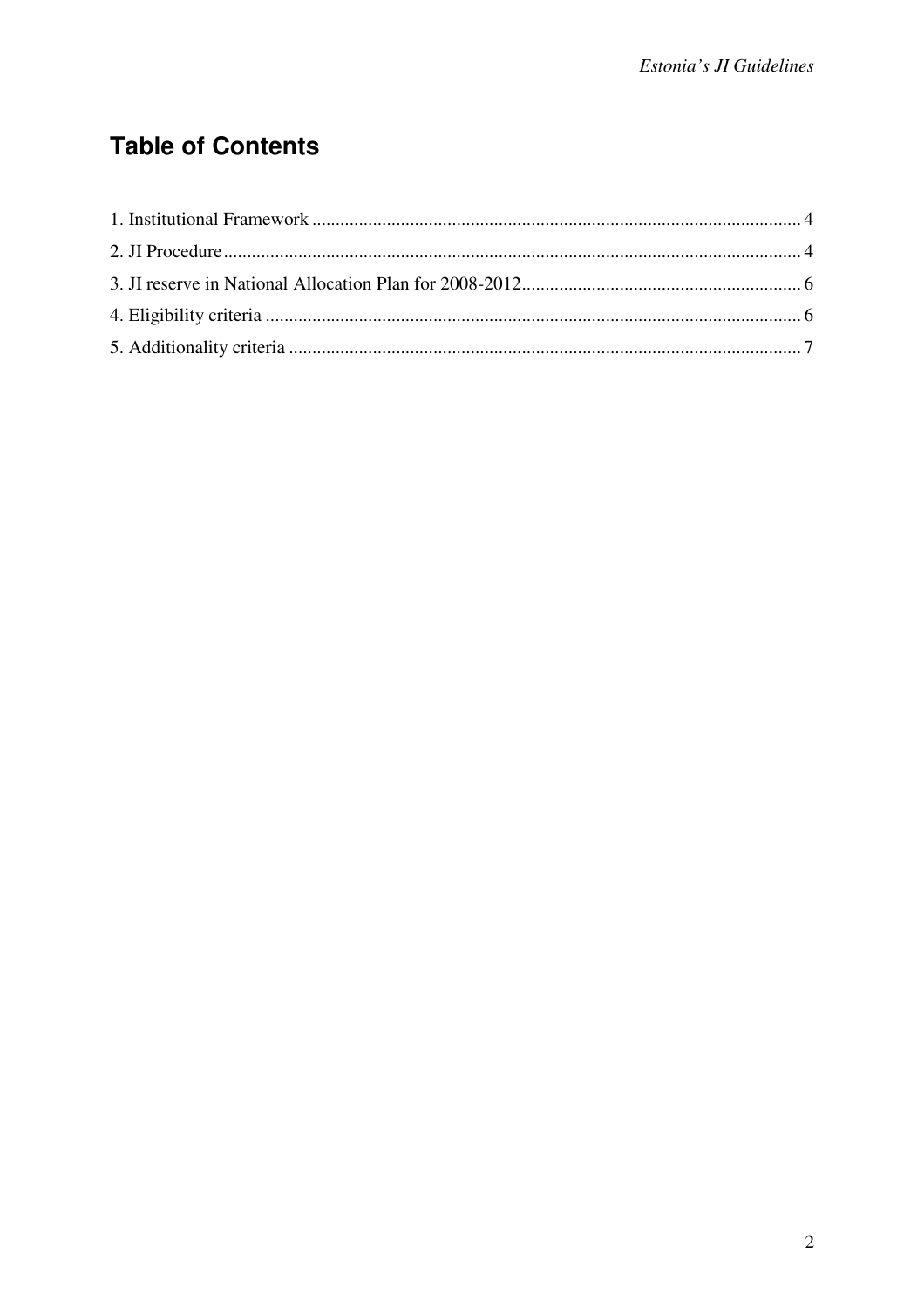# **List of Abbreviations**

| <b>ERPA</b>             | <b>Emission Reduction Purchase Agreement</b>                     |
|-------------------------|------------------------------------------------------------------|
| <b>ERU</b>              | <b>Emission Reduction Unit</b>                                   |
| <b>GHG</b>              | Greenhouse Gas(es)                                               |
| <b>Investor Country</b> | Country purchasing, or receiving as a return on investments,     |
|                         | ERUs that accrue from a JI project or sanctioning such purchases |
|                         | by legal entities                                                |
| JI                      | Joint Implementation                                             |
| <b>JISC</b>             | Joint Implementation Supervisory Committee                       |
| LoA                     | Letter of Approval                                               |
| LoE                     | Letter of Endorsement                                            |
| MoE                     | Ministry of the Environment                                      |
| <b>MoEAC</b>            | Ministry of Economic Affairs and Communications                  |
| MoU                     | Memorandum of Understanding                                      |
| <b>PDD</b>              | <b>Project Design Document</b>                                   |
| <b>PIN</b>              | Project Idea Note                                                |
| <b>TGF</b>              | <b>Testing Ground Facility</b>                                   |
| <b>UNFCCC</b>           | United Nations Framework Convention on Climate Change            |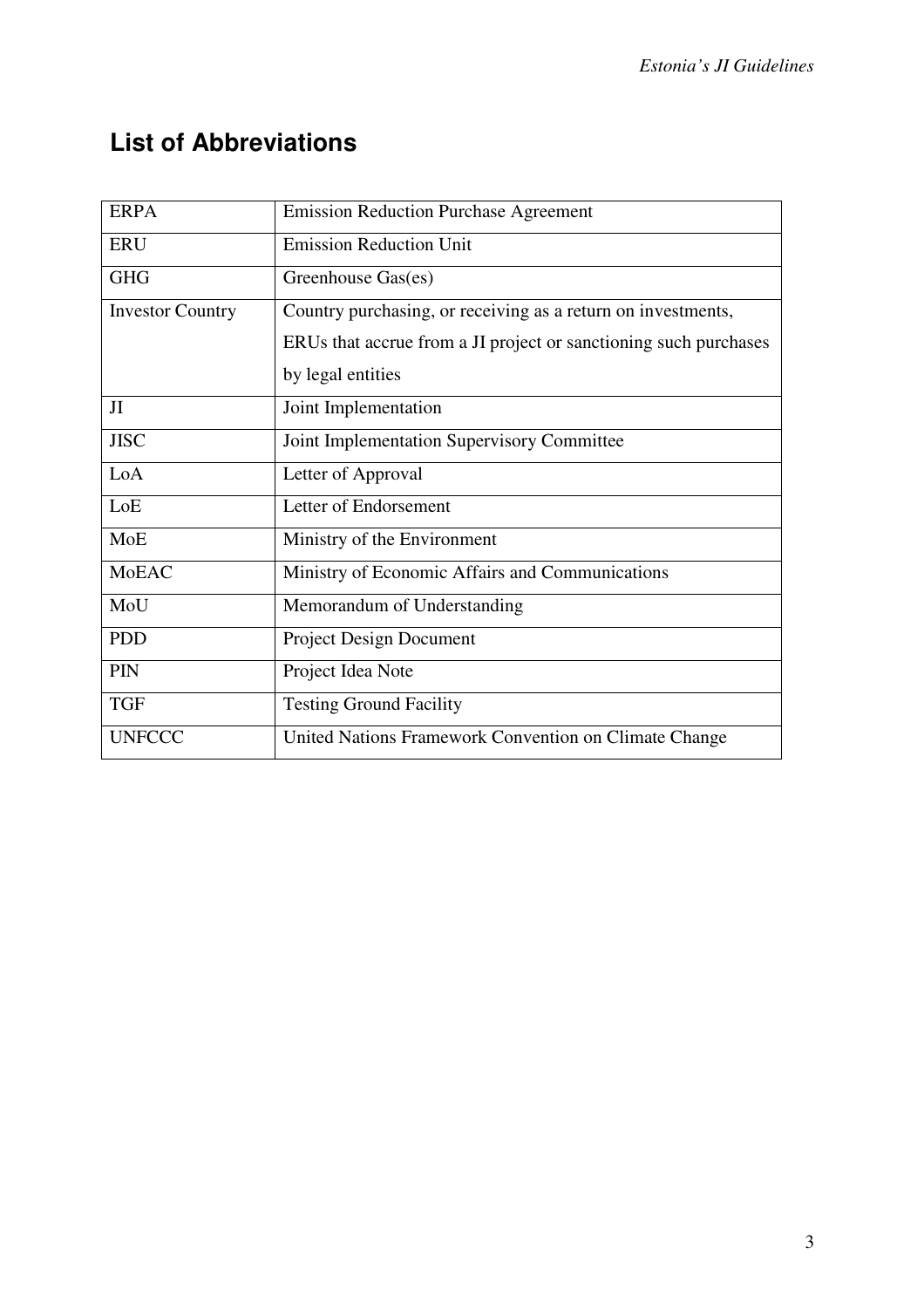#### **1. Institutional Framework**

Two ministries are involved in the activities of Joint Implementation as one of the flexible mechanisms of the Kyoto Protocol – the Ministry of the Environment (MoE) and the Ministry of Economic Affairs and Communications (MoEAC).

The main decisions are made in the MoE. The Environmental Management and Technology Department of the MoE is the UNFCCC Focal Point in Estonia. The designated JI Focal Point is Senior Officer Ms Karin Radiko in the Environmental Management and Technology Department as notified to the UNFCCC secretariat.

Letters of Endorsement (LoE-s) and Letters of Approval (LoA-s) are issued by the MoE. The issuance of LoA-s is coordinated with the relevant ministries (for example MoEAC) as regulated in the Governmental Order No 294 of 18.05.2006.

#### **2. JI Procedure**

Estonia's JI procedure can be divided into two stages – applying for the LoE and applying for the LoA while the application for LoE is optional. Besides that Estonia has to have a Memorandum of Understanding (MoU) signed with the country from which the purchaser of emission reductions generated by the JI project (ERUs/AAUs) obtains the Letter of Approval.

Estonia has signed MoU-s with 5 countries – Finland, Austria, Sweden, Netherlands and Denmark. An Agreement on a Testing Ground for Application of the Kyoto Mechanisms on Energy Projects in the Baltic Sea Region agreement has been signed by the Ministry of Foreign Affairs.

The Project Idea Note (PIN) is submitted to the MoE. Applications for the LoE and PIN are analyzed by DFP and if it is decided to support the project as JI project LoE is issued by MoE.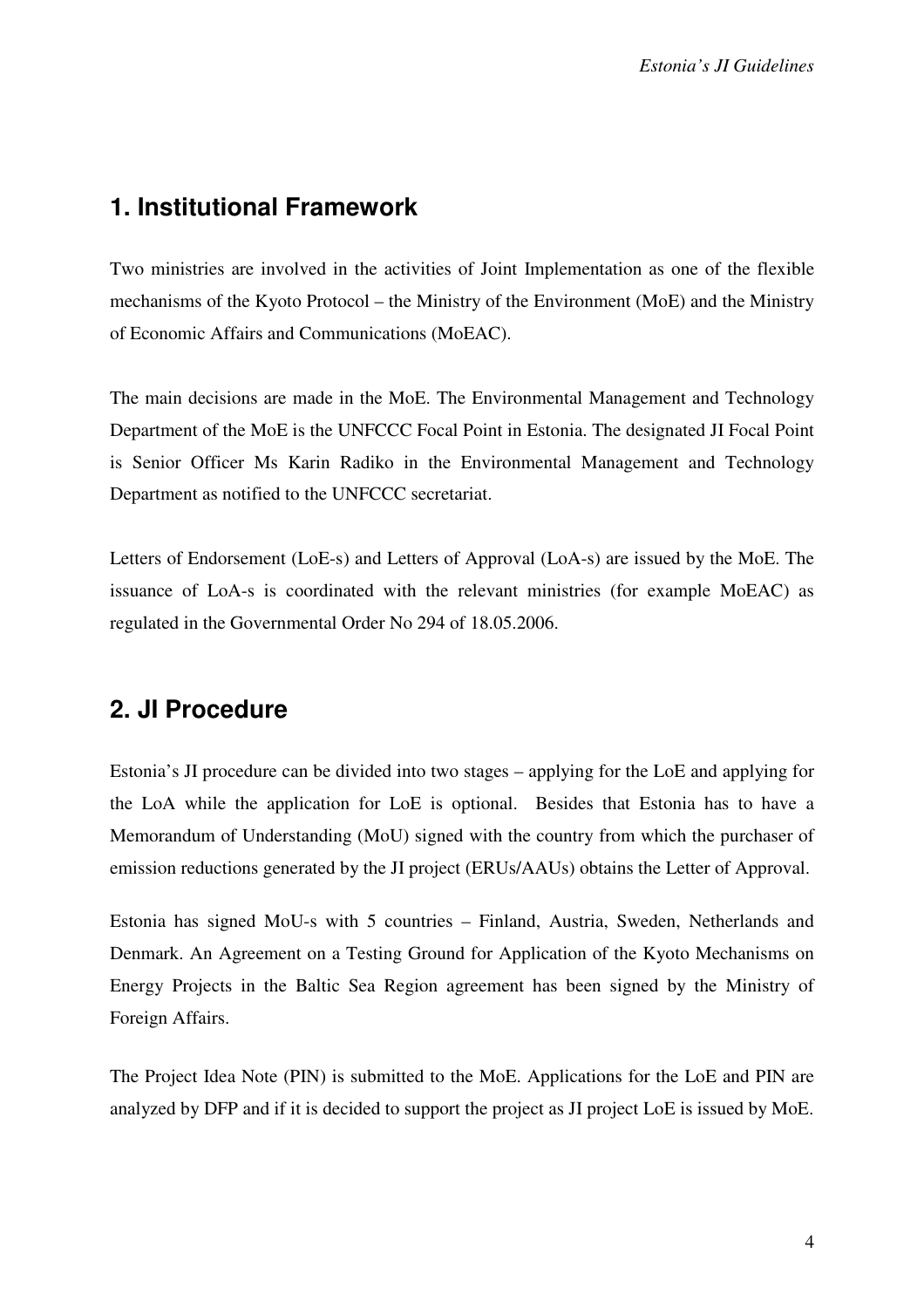Estonia accepts PINs in formats that have been approved by emission reduction purchasers in Estonian, English or in both languages when submitted. The language of the LoE to be issued depends on the language of the application received. There is no format for the LoE application. When issuing the LoE, emission reduction purchaser's procedure can be taken into account regarding declarations necessary to be included in the letter.

The application of LoE is optional and the project proponent can thus also directly apply for the LoA if determination report is available and submitted to MoE.

PDD has to be submitted in the form approved by the Joint Implementation Supervisory Committee (JISC) and has to be made publicly available for a 30 day commenting period through the UNFCCC secretariat. Determination has to be carried out either by the Accredited Independent Entity (http://ji.unfccc.int/AIEs/List.html) or Designated Operational Entity (http://cdm.unfccc.int/DOE/list). The draft ERPA has to be introduced to the MoE to show that emission reductions are sold at a reasonable price and the conditions are in compliance with the Estonian legislation.

Application for the LoA is accepted in both Estonian and English, there is no formal application form. Estonia does not have an approved LoA format. When issuing the LoA, the Investor Country's format can be considered acceptable. The LoA can be issued in English or in Estonian.

Estonia has met all eligibility requirements to implement Track 1. In order to implement JI project as Track 1 project, official request has to be submitted to DFP/MoE.

When preparing JI projects, the developers and emission reduction purchasers have to consider possible changes in the Estonian legislation, especially the Electricity Market Act and EU emission trading scheme regulations.

According to  $$121<sup>2</sup>$  (3) of the Ambient Air Protection Act verifiers accredited in Estonia can carry out verification for JI projects.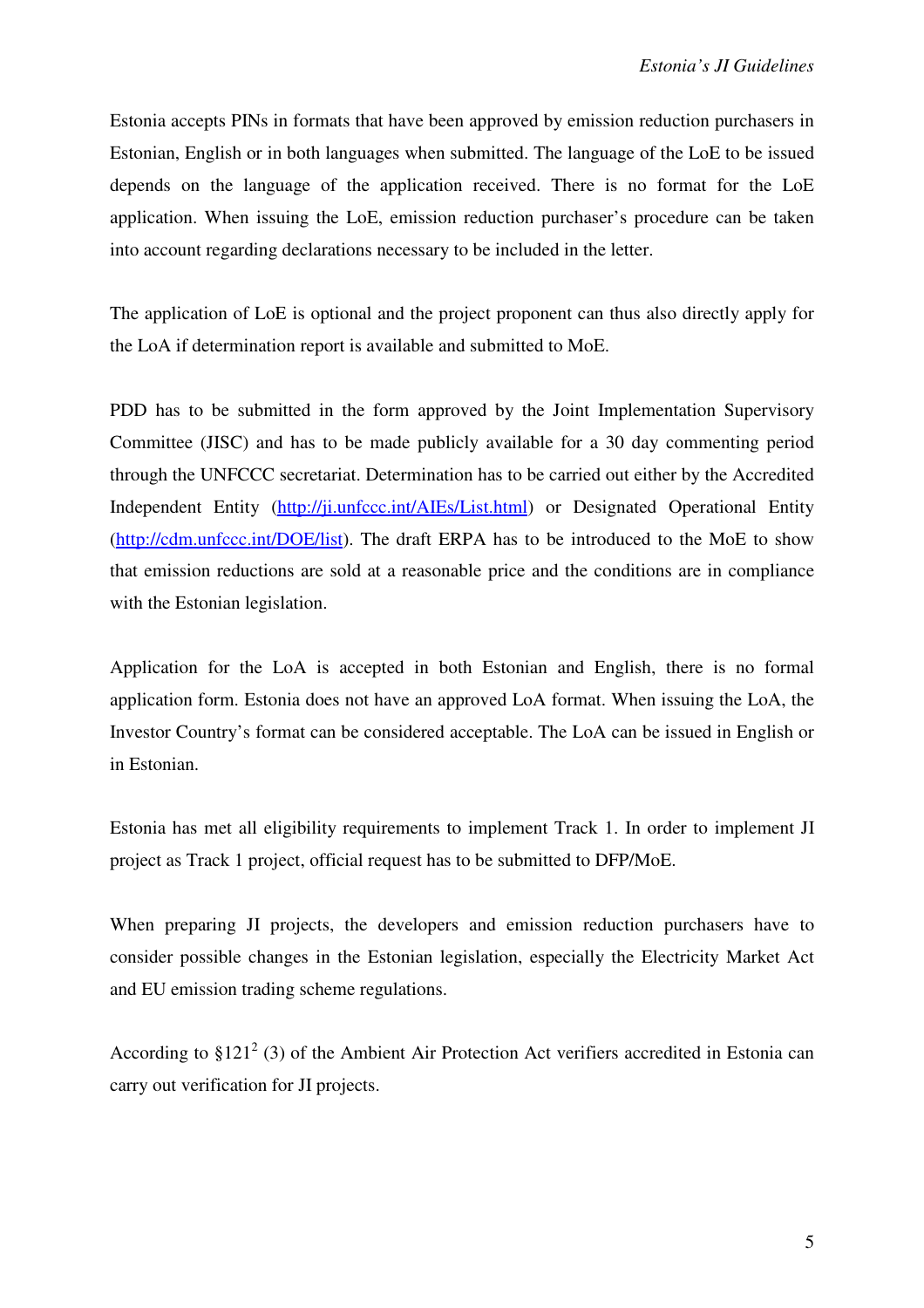### **3. JI reserve in National Allocation Plan for 2008-2012**

The National Allocation Plan includes a JI reserve of **991 172 ERUs**. The reserve has been designed and prepared in accordance with Commission Decision 2006/780/EC. The reserve is established on the basis of greenhouse gas emission reductions from seven wind farms and one hydropower plant. The respective quantities were derived from Project Determination Reports and, if available, annual verification reports. All projects in the reserve have been issued Letters of Approval, and cause double counting in the EU ETS. Pursuant to Commission Decision 2006/780/EC, the number of EUAs, equivalent with the JI reserve, shall be deducted from the number of EUAs of electricity generators. The number of EUAs, equivalent with the JI reserve, are deducted from the EUAs of the Eesti and Balti power plants; the contribution of smaller electricity generators is considered insignificant for the purposes of avoiding the double counting. If possible, a number of EUAs, equivalent with the number of EUAs not used by the projects at the end of the trading period, will be transferred to the accounts of the two aforementioned power plants.

No additional reserve has been set apart for new JI projects. Developers of new projects can only implement JI projects which do not fall under the scope of Decision 2006/80/EC (do not cause double counting in the EU ETS). Establishment of new wind farms or hydropower plants as JI projects is not possible during this trading period.

## **4. Eligibility criteria**

Only projects complying with the following national criteria may be proposed and approved as JI projects:

- complying with valid legislation and energy policy of the Republic of Estonia,
- leading to a decrease in GHG emissions,
- not leading to transfer of pollution between environment compartments (air–water– soil),
- using best available technology benefit for distribution of know-how and new technologies,
- possibility to monitor or estimate GHG reductions,
- cost efficiency is achieved with carbon financing,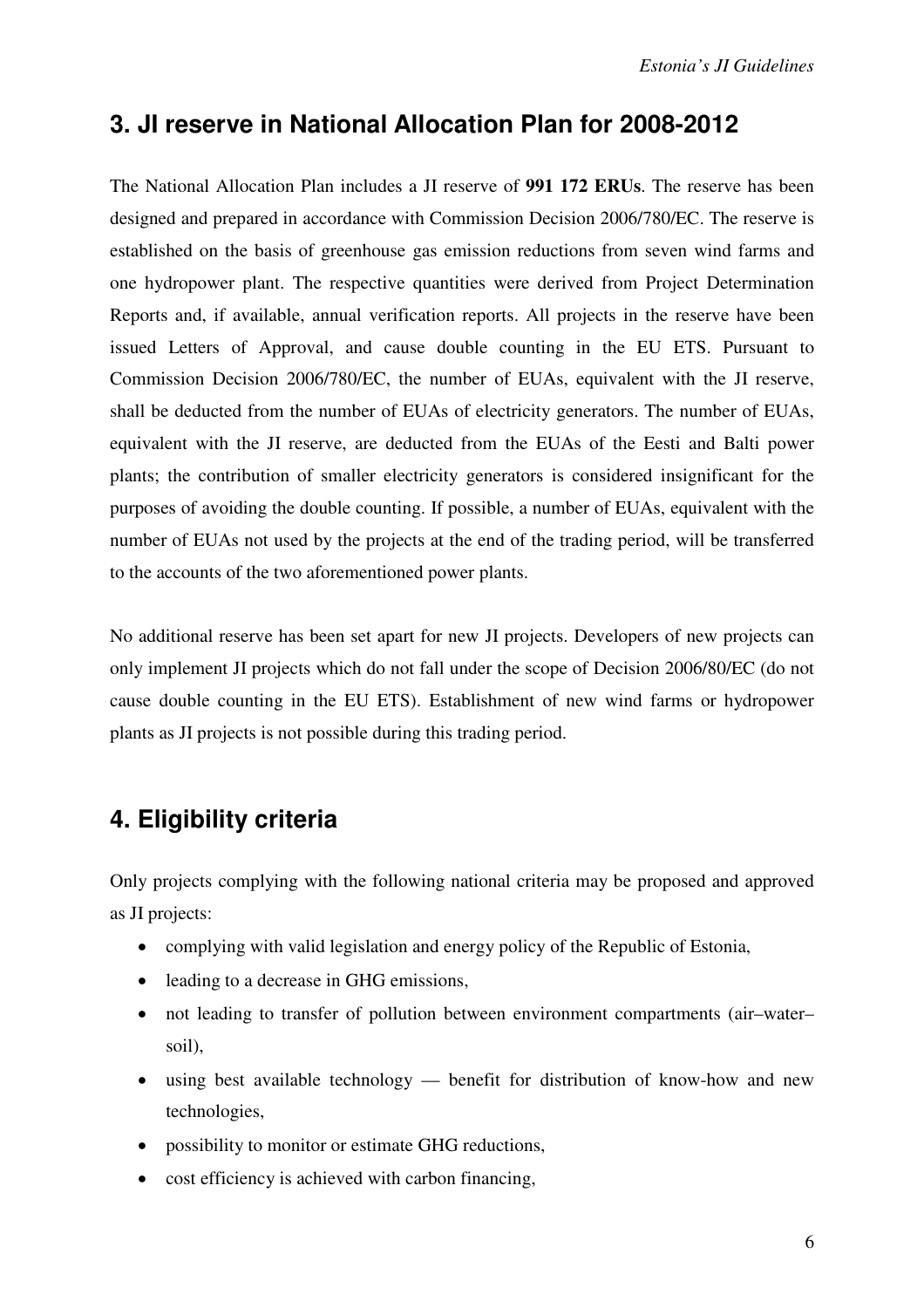Projects already realised cannot be approved as JI projects.

Priority areas for JI projects are as follows:

- utilisation of renewable energy sources (incl. among others grid-connected wind and hydro power),
- fuel-switch from fossil fuels to biomass at boilerhouses.
- combined heat and power production,
- improvement of energy production technology leading to higher efficiency or emission reduction,
- demand side management of energy consumption,
- energy savings in heating of buildings (insulation, regulation),
- energy savings in energy production and distribution,
- utilisation of waste industrial heat in existing installations,
- construction of collection systems for landfill gases in old landfills and use of energy thereof,
- animal waste management,
- resource management, waste recycling,
- implementation of industrial processes with higher energy efficiency.

Projects that cover other facilities and measures leading to the reduction of GHG emissions may also be submitted.

## **5. Additionality criteria**

Key issues that could be examined in assessing additionality include:

- Emission reductions or removals additional to any that could have occurred without the project;
- Projects presented in a strategy or a development scheme / programme are not considered as JI projects. However, the additionality can be demonstrated if emission reductions exceed the obligations presented in the scheme / programme or if the incentives for reaching the targets as set in the development scheme are not sufficient.